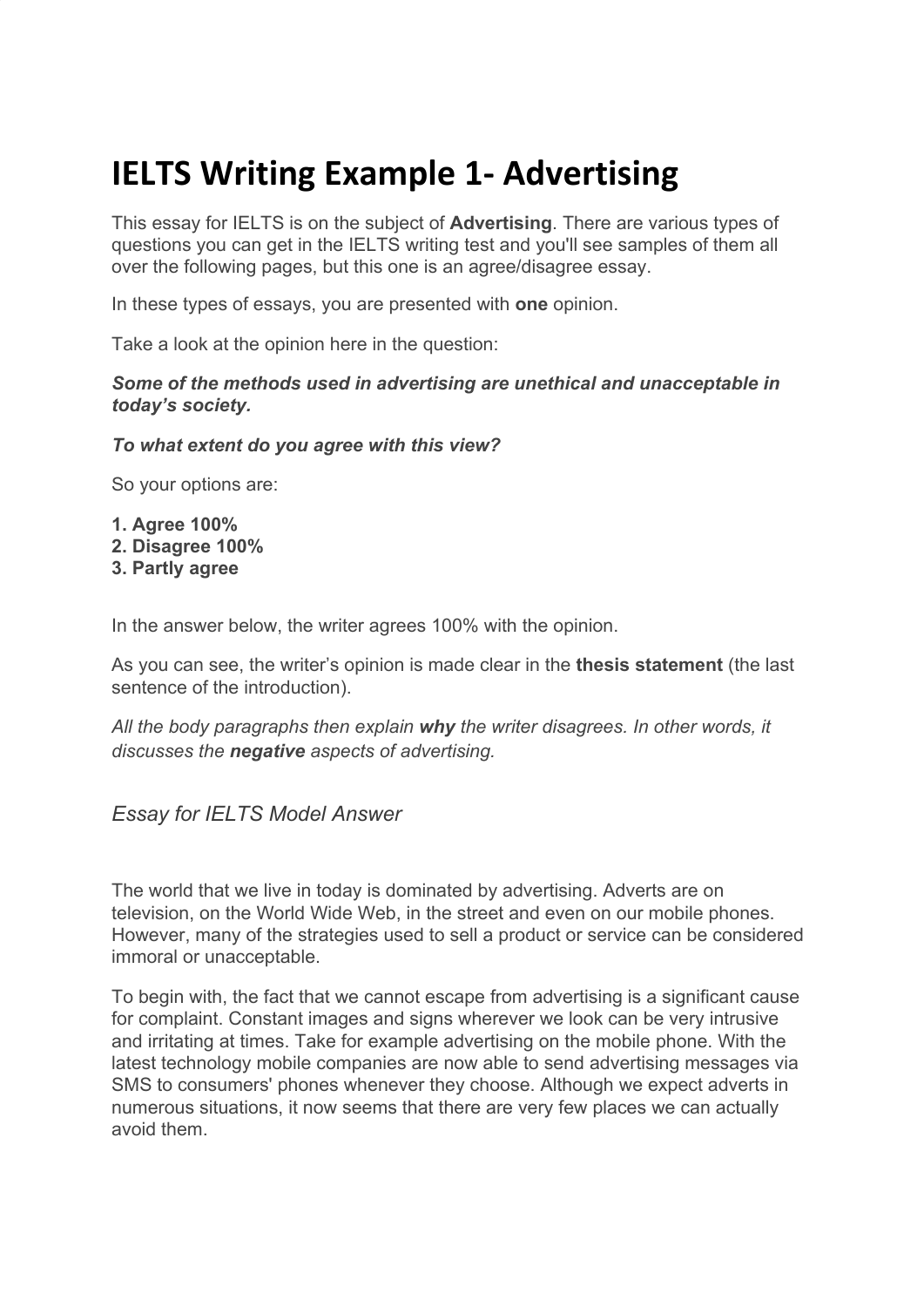A further aspect of advertising that I would consider unethical is the way that it encourages people to buy products they may not need or cannot afford. Children and young people, in particular, are influenced by adverts showing the latest toys, clothing or music and this can put enormous pressure on the parents to buy these products.

In addition, the advertising of tobacco products and alcohol has long been a controversial issue, but cigarette adverts have only recently been banned in many countries. It is quite possible that alcohol adverts encourage excessive consumption and underage drinking, yet restrictions have not been placed on this type of advertising in the same way as smoking.

It is certainly true to say that advertising is an everyday feature of our lives. Therefore, people are constantly being encouraged to buy products or services that might be too expensive, unnecessary or even unhealthy. In conclusion, many aspects of advertising do appear to be morally wrong and are not acceptable in today's society.

# **IELTS Writing Example 2- University Education**

This IELTS writing example is on the topic of **university education**. Take a look at the question:

*Some people believe the aim of university education is to help graduates get better jobs. Others believe there are much wider benefits of university education for both individuals and society.*

*Discuss both views and give your opinion.*

In this essay, two **opposing opinions** need to be discussed.

**This is the first opinion:**

*The aim of university education is to help graduates get better jobs.*

### **This is the second opinion:**

*There are much wider benefits of university education for both individuals and society.*

As the prompt suggests, you MUST talk about **both sides** of the issue and include **your opinion**.